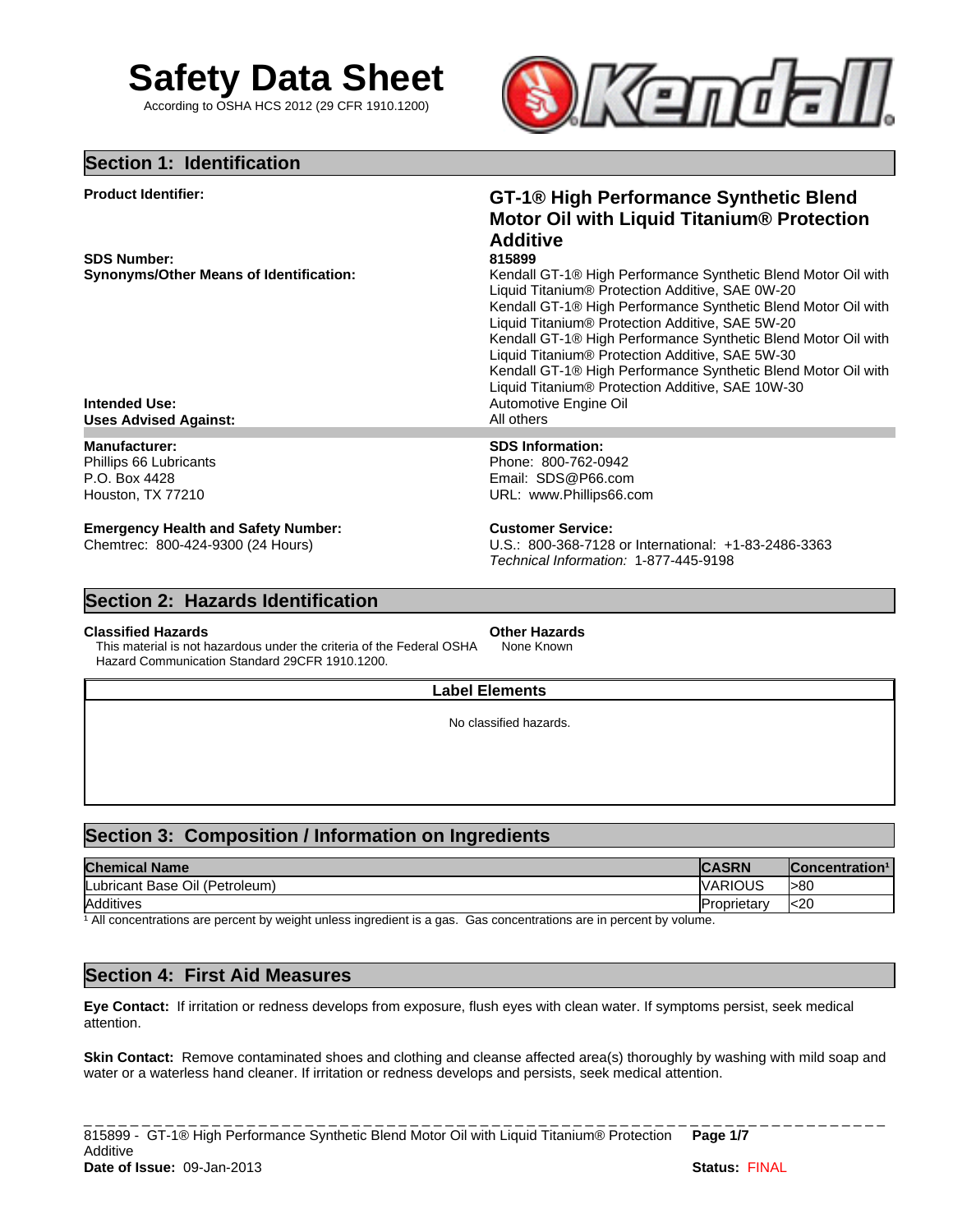| 815899 - GT-1® High Performance Synthetic Blend Motor Oil with Liguid Titanium® Protection Page 2/7 |                      |
|-----------------------------------------------------------------------------------------------------|----------------------|
| Additive                                                                                            |                      |
| Date of Issue: 09-Jan-2013                                                                          | <b>Status: FINAL</b> |
|                                                                                                     |                      |

**Inhalation (Breathing):** First aid is not normally required. If breathing difficulties develop, move victim away from source of exposure and into fresh air in a position comfortable for breathing. Seek immediate medical attention.

**Ingestion (Swallowing):** First aid is not normally required; however, if swallowed and symptoms develop, seek medical attention.

#### **Most important symptoms and effects**

**Acute:** None known or anticipated

**Delayed:** Dry skin and possible irritation with repeated or prolonged exposure.

**Notes to Physician:** Acute aspirations of large amounts of oil-laden material may produce a serious aspiration pneumonia. Patients who aspirate these oils should be followed for the development of long-term sequelae. Inhalation exposure to oil mists below current workplace exposure limits is unlikely to cause pulmonary abnormalities.

# **Section 5: Fire-Fighting Measures**

### **NFPA 704 Hazard Class**

**Figure 1 Flammability: 1 Instability: 0 0 0 (Minimal) Instability:** 0



1 (Slight) 2 (Moderate) 3 (Serious) 4 (Severe)

#### **Specific hazards arising from the chemical**

**Unusual Fire & Explosion Hazards:** If container is not properly cooled, it can rupture in the heat of a fire. This material may burn, but will not ignite readily.

**Hazardous Combustion Products:** Combustion may yield smoke, carbon monoxide, and other products of incomplete combustion. Oxides of sulfur, nitrogen or phosphorus may also be formed.

**Special protective actions for firefighters:** Move undamaged containers from immediate hazard area if it can be done safely. Water spray may be useful in minimizing or dispersing vapors and to protect personnel. For fires beyond the initial stage, emergency responders in the immediate hazard area should wear protective clothing. When the potential chemical hazard is unknown, in enclosed or confined spaces, a self contained breathing apparatus should be worn. In addition, wear other appropriate protective equipment as conditions warrant (see Section 8).

Avoid spreading burning liquid with water used for cooling purposes. Cool equipment exposed to fire with water, if it can be done safely. Isolate immediate hazard area and keep unauthorized personnel out. Stop spill/release if it can be done safely.

## **See Section 9 for Flammable Properties including Flash Point and Flammable (Explosive) Limits**

## **Section 6: Accidental Release Measures**

**Personal precautions, protective equipment and emergency procedures:** For large spillages, notify persons down wind of the spill/release, isolate immediate hazard area and keep unauthorized personnel out. Keep all sources of ignition away from spill/release. See Sections 2 and 7 for additional information on hazards and precautionary measures. Wear appropriate protective equipment, including respiratory protection, as conditions warrant (see Section 8). This material may burn, but will not ignite readily. Stay upwind and away from spill/release. Avoid direct contact with material.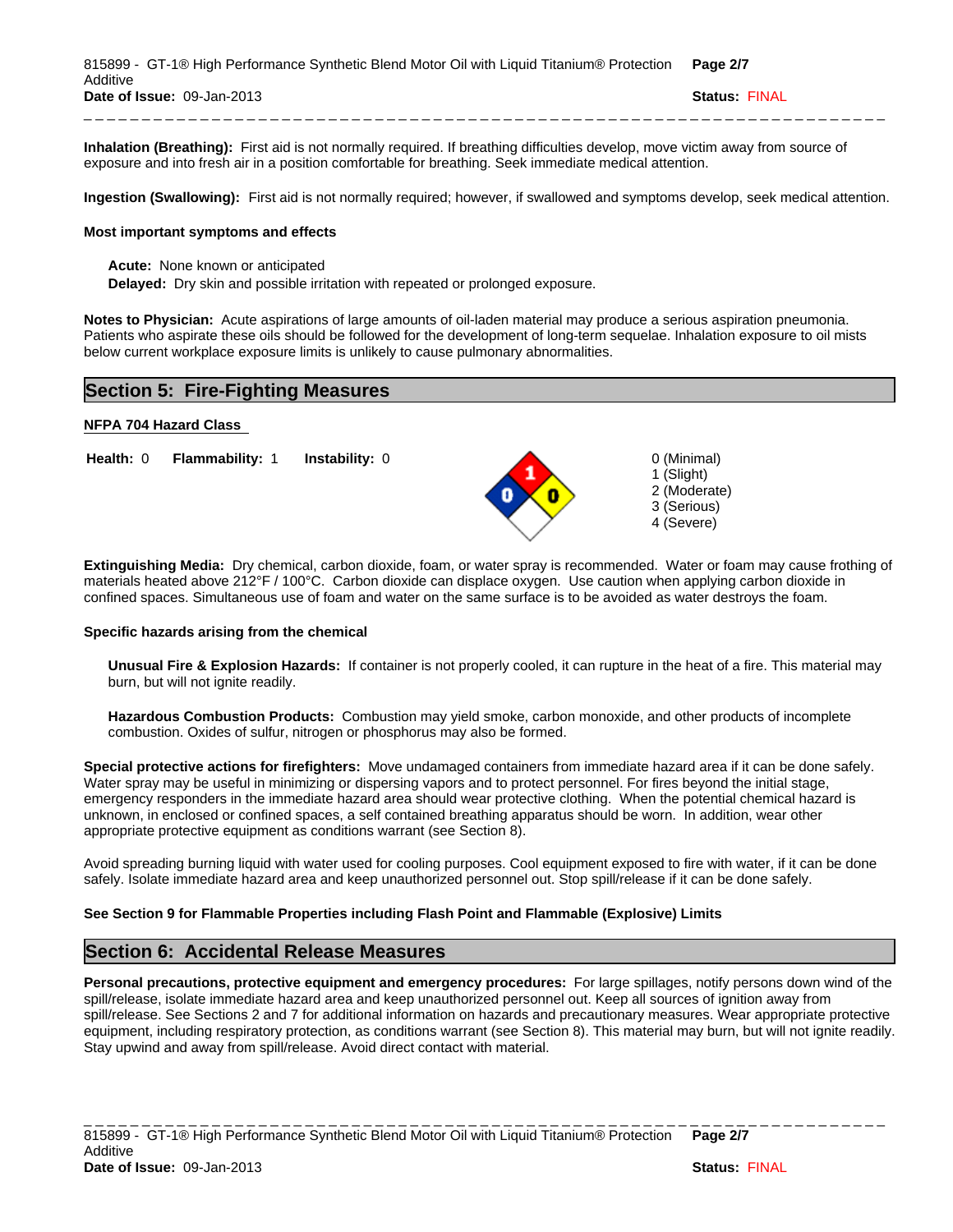| 815899 - GT-1® High Performance Synthetic Blend Motor Oil with Liquid Titanium® Protection | Page 3/7             |
|--------------------------------------------------------------------------------------------|----------------------|
| Additive                                                                                   |                      |
| Date of Issue: 09-Jan-2013                                                                 | <b>Status: FINAL</b> |
|                                                                                            |                      |

**Environmental Precautions:** Prevent spilled material from entering sewers, storm drains, other unauthorized drainage systems, and natural waterways. Stop spill/release if it can be done safely. Spills into or upon navigable waters, the contiguous zone, or adjoining shorelines that cause a sheen or discoloration on the surface of the water, may require notification of the National Response Center (phone number 800-424-8802). Use water sparingly to minimize environmental contamination and reduce disposal requirements. If spill occurs on water notify appropriate authorities and advise shipping of any hazard.

### **Methods and material for containment and cleaning up:**

Recommended measures are based on the most likely spillage scenarios for this material; however local conditions and regulations may influence or limit the choice of appropriate actions to be taken. Absorb spill with inert material such as sand or vermiculite, and place in suitable container for disposal. If spilled on water remove with appropriate methods (e.g. skimming, booms or absorbents). In case of soil contamination, remove contaminated soil for remediation or disposal, in accordance with local regulations. Notify relevant authorities in accordance with all applicable regulations. Immediate cleanup of any spill is recommended. See Section 13 for information on appropriate disposal. Dike far ahead of spill for later recovery or disposal.

# **Section 7: Handling and Storage**

**Precautions for safe handling:** Keep away from flames and hot surfaces. Wear protective gloves/clothing and eye/face protection. Wash thoroughly after handling. Use good personal hygiene practices and wear appropriate personal protective equipment (see section 8). Do not wear contaminated clothing or shoes. Do not enter confined spaces such as tanks or pits without following proper entry procedures such as ASTM D-4276 and 29CFR 1910.146. Spills will produce extremely slippery surfaces. Used motor oils have been shown to cause skin cancer in mice after repeated application to the skin without washing. Brief or intermittent skin contact with used motor oil is not expected to cause harm if the oil is thoroughly removed by washing with soap and water.

**Conditions for safe storage:** Keep away from any incompatible material (see Section 10). Protect container(s) against physical damage.

"Empty" containers retain residue and may be dangerous. Do not pressurize, cut, weld, braze, solder, drill, grind, or expose such containers to heat, flame, sparks, or other sources of ignition. They may explode and cause injury or death. "Empty" drums should be completely drained, properly bunged, and promptly shipped to the supplier or a drum reconditioner. All containers should be disposed of in an environmentally safe manner and in accordance with governmental regulations. Keep container(s) tightly closed and properly labeled. Store only in approved containers. Use and store this material in cool, dry, well-ventilated area away from heat and all sources of ignition. Before working on or in tanks which contain or have contained this material, refer to OSHA regulations, ANSI Z49.1, and other references pertaining to cleaning, repairing, welding, or other contemplated operations.

# **Section 8: Exposure Controls / Personal Protection**

| <b>Chemical Name</b>           | <b>ACGIH</b>              | <b>OSHA</b>               | Other |
|--------------------------------|---------------------------|---------------------------|-------|
| Lubricant Base Oil (Petroleum) | TWA: $5mg/m3$             | TWA: $5 \text{ mg/m}^3$   | ---   |
|                                | STEL: $10 \text{ ma/m}^3$ | as Oil Mist, if generated |       |
|                                | as Oil Mist, if Generated |                           |       |

**Note: State, local or other agencies or advisory groups may have established more stringent limits. Consult an industrial hygienist or similar professional, or your local agencies, for further information.**

**Engineering controls:** If current ventilation practices are not adequate to maintain airborne concentrations below the established exposure limits, additional engineering controls may be required.

**Eye/Face Protection:** The use of eye/face protection is not normally required; however, good industrial hygiene practice suggests the use of eye protection that meets or exceeds ANSI Z.87.1 whenever working with chemicals.

**Skin/Hand Protection:** The use of skin protection is not normally required; however, good industrial hygiene practice suggests the use of gloves or other appropriate skin protection whenever working with chemicals. Suggested protective materials: Nitrile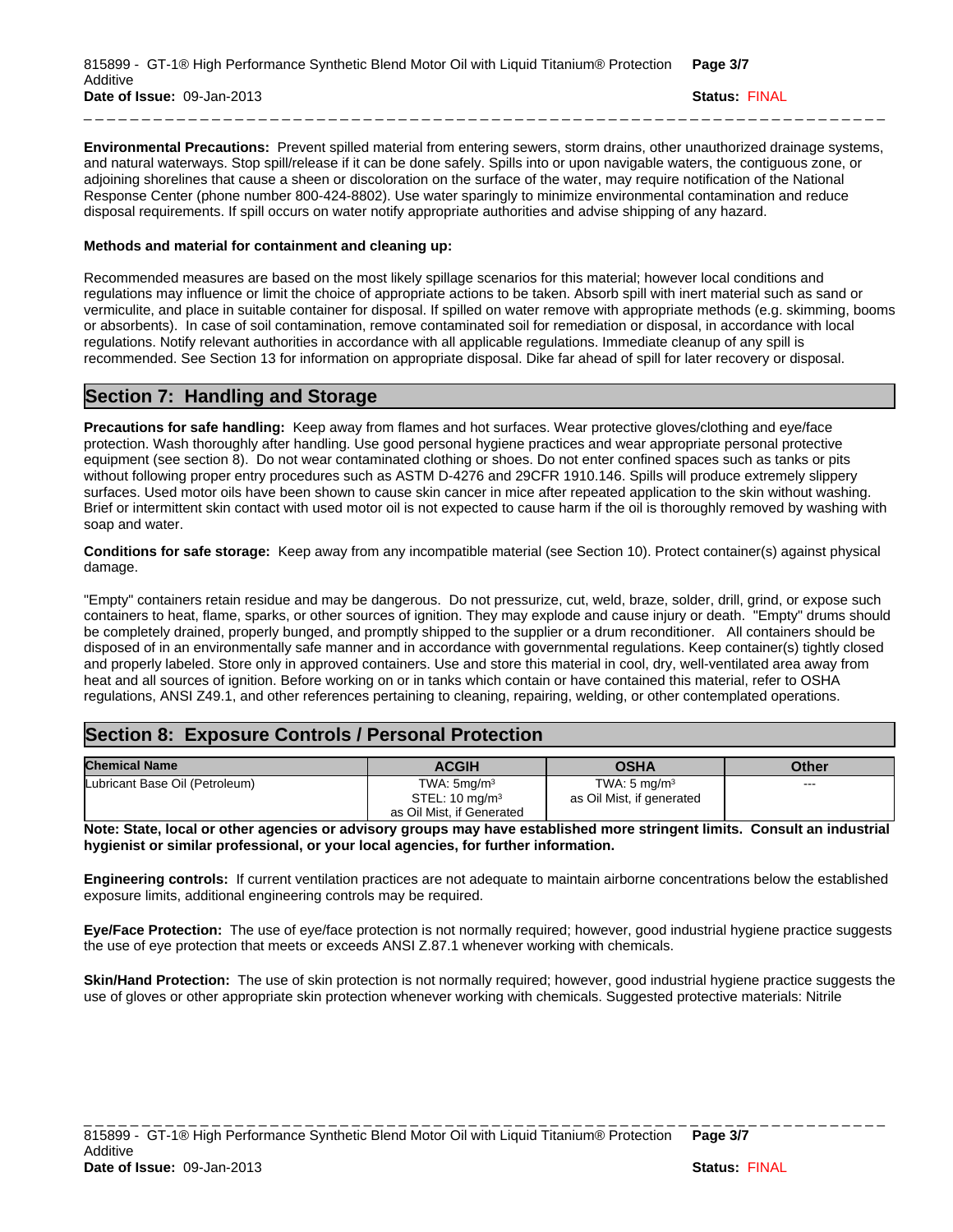| 815899 - GT-1® High Performance Synthetic Blend Motor Oil with Liquid Titanium® Protection | Page 4/7             |
|--------------------------------------------------------------------------------------------|----------------------|
| Additive                                                                                   |                      |
| Date of Issue: 09-Jan-2013                                                                 | <b>Status: FINAL</b> |
|                                                                                            |                      |

**Respiratory Protection:** Where there is potential for airborne exposure above the exposure limit a NIOSH certified air purifying respirator equipped with R or P95 filters may be used.

A respiratory protection program that meets or is equivalent to OSHA 29 CFR 1910.134 and ANSI Z88.2 should be followed whenever workplace conditions warrant a respirator's use. Air purifying respirators provide limited protection and cannot be used in atmospheres that exceed the maximum use concentration (as directed by regulation or the manufacturer's instructions), in oxygen deficient (less than 19.5 percent oxygen) situations, or under conditions that are immediately dangerous to life and health (IDLH).

**Other Protective Equipment:** Eye wash and quick-drench shower facilities should be available in the work area. Thoroughly clean shoes and wash contaminated clothing before reuse.

**Suggestions provided in this section for exposure control and specific types of protective equipment are based on readily available information. Users should consult with the specific manufacturer to confirm the performance of their protective equipment. Specific situations may require consultation with industrial hygiene, safety, or engineering professionals.**

## **Section 9: Physical and Chemical Properties**

Data represent typical values and are not intended to be specifications. N/A = Not Applicable; N/D = Not Determined

**Evaporation Rate (nBuAc=1):** <1 **pH:** Not applicable **Odor:** Petroleum **Solubility in Water:** Negligible **Bulk Density:** 6.99 - 7.24 lbs/gal **Physical Form:** Liquid **Appearance:** Clear amber **Initial Boiling Point/Range:** No data **Odor Threshold:** No data **Melting/Freezing Point:** No data **Percent Volatile:** Negligible

**Upper Explosive Limits (vol % in air):** No data **Vapor Pressure:** <1 mm Hg **Specific Gravity (water=1):** 0.84 - 0.87 @ 60ºF (15.6ºC) **Flash Point:** > 365 °F / > 185 °C **Auto-ignition Temperature:** No data **Vapor Density (air=1):** >1 **Partition Coefficient (n-octanol/water) (Kow):** No data **Lower Explosive Limits (vol % in air):** No data **Viscosity:** 7.8 - 11.4 cSt @ 100°C; 40.0 - 72.0 cSt @ 40°C **Test Method:** Pensky-Martens Closed Cup (PMCC), ASTM D93, EPA 1010

## **Section 10: Stability and Reactivity**

**Reactivity:** Stable under normal ambient and anticipated conditions of use.

**Chemical stability:** Stable under normal ambient and anticipated conditions of use.

**Possibility of hazardous reactions:** Hazardous reactions not anticipated.

**Conditions to avoid:** Extended exposure to high temperatures can cause decomposition. Avoid all possible sources of ignition.

**Incompatible materials:** Avoid contact with strong oxidizing agents and strong reducing agents.

**Hazardous decomposition products:** Not anticipated under normal conditions of use, During use in engines, contamination of oil with low levels of hazardous fuel combustion by-products (e.g. polycyclic aromatic hydrocarbons) may occur.

# **Section 11: Toxicological Information**

### **Information on Toxicological Effects of Substance/Mixture**

| <b>Acute Toxicity</b> | <b>Hazard</b>          | <b>Additional Information</b> | LC50/LD50 Data            |
|-----------------------|------------------------|-------------------------------|---------------------------|
| <b>Inhalation</b>     | Unlikely to be harmful |                               | >5 mg/L (mist, estimated) |
|                       |                        |                               |                           |
| Dermal                | Unlikely to be harmful |                               | > 2 g/kg (estimated)      |
|                       |                        |                               |                           |
| Oral                  | Unlikely to be harmful |                               | > 5 g/kg (estimated)      |
|                       |                        |                               |                           |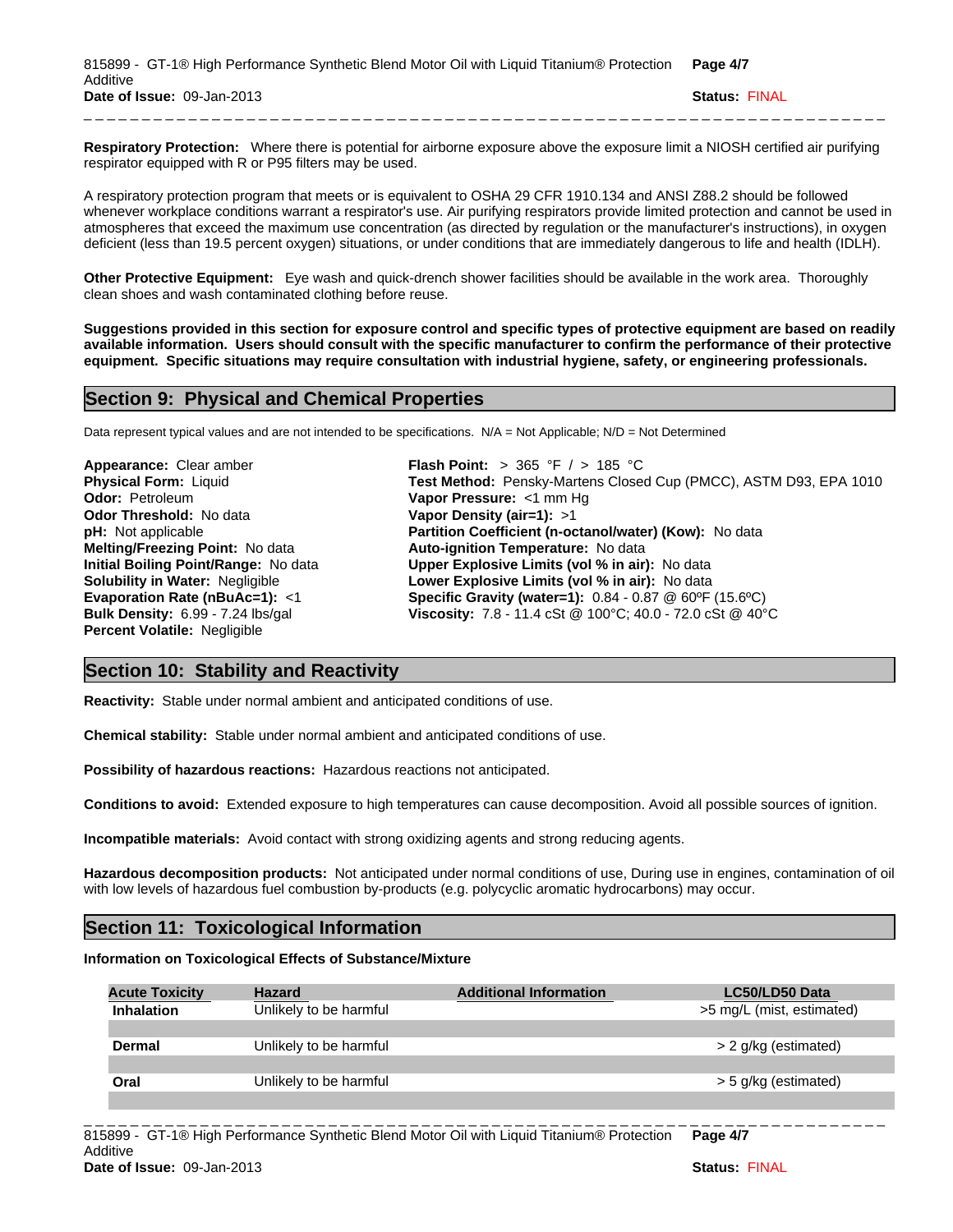**Aspiration Hazard:** Not expected to be an aspiration hazard.

**Skin Corrosion/Irritation:** Not expected to be irritating. Repeated exposure may cause skin dryness or cracking.

**Serious Eye Damage/Irritation:** Not expected to be irritating.

**Symptoms of Overexposure:** Inhalation of oil mists or vapors generated at elevated temperatures may cause respiratory irritation. Accidental ingestion can result in minor irritation of the digestive tract, nausea and diarrhea.

**Skin Sensitization:** No information available on the mixture, however none of the components have been classified for skin sensitization (or are below the concentration threshold for classification).

**Respiratory Sensitization:** No information available.

**Specific Target Organ Toxicity (Single Exposure):** No information available on the mixture, however none of the components have been classified for target organ toxicity (or are below the concentration threshold for classification).

**Specific Target Organ Toxicity (Repeated Exposure):** No information available on the mixture, however none of the components have been classified for target organ toxicity (or are below the concentration threshold for classification).

**Carcinogenicity:** No information available on the mixture, however none of the components have been classified for carcinogenicity (or are below the concentration threshold for classification).

**Germ Cell Mutagenicity:** No information available on the mixture, however none of the components have been classified for germ cell mutagenicity (or are below the concentration threshold for classification).

**Reproductive Toxicity:** No information available on the mixture, however none of the components have been classified for reproductive toxicity (or are below the concentration threshold for classification).

## **Information on Toxicological Effects of Components**

**Lubricant Base Oil (Petroleum)**

*Carcinogenicity:* The petroleum base oils contained in this product have been highly refined by a variety of processes including severe hydrocracking/hydroprocessing to reduce aromatics and improve performance characteristics. All of the oils meet the IP-346 criteria of less than 3 percent PAH's and are not considered carcinogens by NTP, IARC, or OSHA.

# **Section 12: Ecological Information**

**Toxicity:** All acute aquatic toxicity studies on samples of lubricant base oils show acute toxicity values greater than 100 mg/L for invertebrates, algae and fish. These tests were carried out on water accommodated fractions and the results are consistent with the predicted aquatic toxicity of these substances based on their hydrocarbon compositions.

**Persistence and Degradability:** The hydrocarbons in this material are not readily biodegradable, but since they can be degraded by microorganisms, they are regarded as inherently biodegradable.

**Bioaccumulative Potential:** Log Kow values measured for the hydrocarbon components of this material are greater than 5.3, and therefore regarded as having the potential to bioaccumulate. In practice, metabolic processes may reduce bioconcentration.

**Mobility in Soil:** Volatilization to air is not expected to be a significant fate process due to the low vapor pressure of this material. In water, base oils will float and spread over the surface at a rate dependent upon viscosity. There will be significant removal of hydrocarbons from the water by sediment adsorption. In soil and sediment, hydrocarbon components will show low mobility with adsorption to sediments being the predominant physical process. The main fate process is expected to be slow biodegradation of the hydrocarbon constituents in soil and sediment.

\_ \_ \_ \_ \_ \_ \_ \_ \_ \_ \_ \_ \_ \_ \_ \_ \_ \_ \_ \_ \_ \_ \_ \_ \_ \_ \_ \_ \_ \_ \_ \_ \_ \_ \_ \_ \_ \_ \_ \_ \_ \_ \_ \_ \_ \_ \_ \_ \_ \_ \_ \_ \_ \_ \_ \_ \_ \_ \_ \_ \_ \_ \_ \_ \_ \_ \_ \_ \_

### **Other Adverse Effects:** None anticipated.

# **Section 13: Disposal Considerations**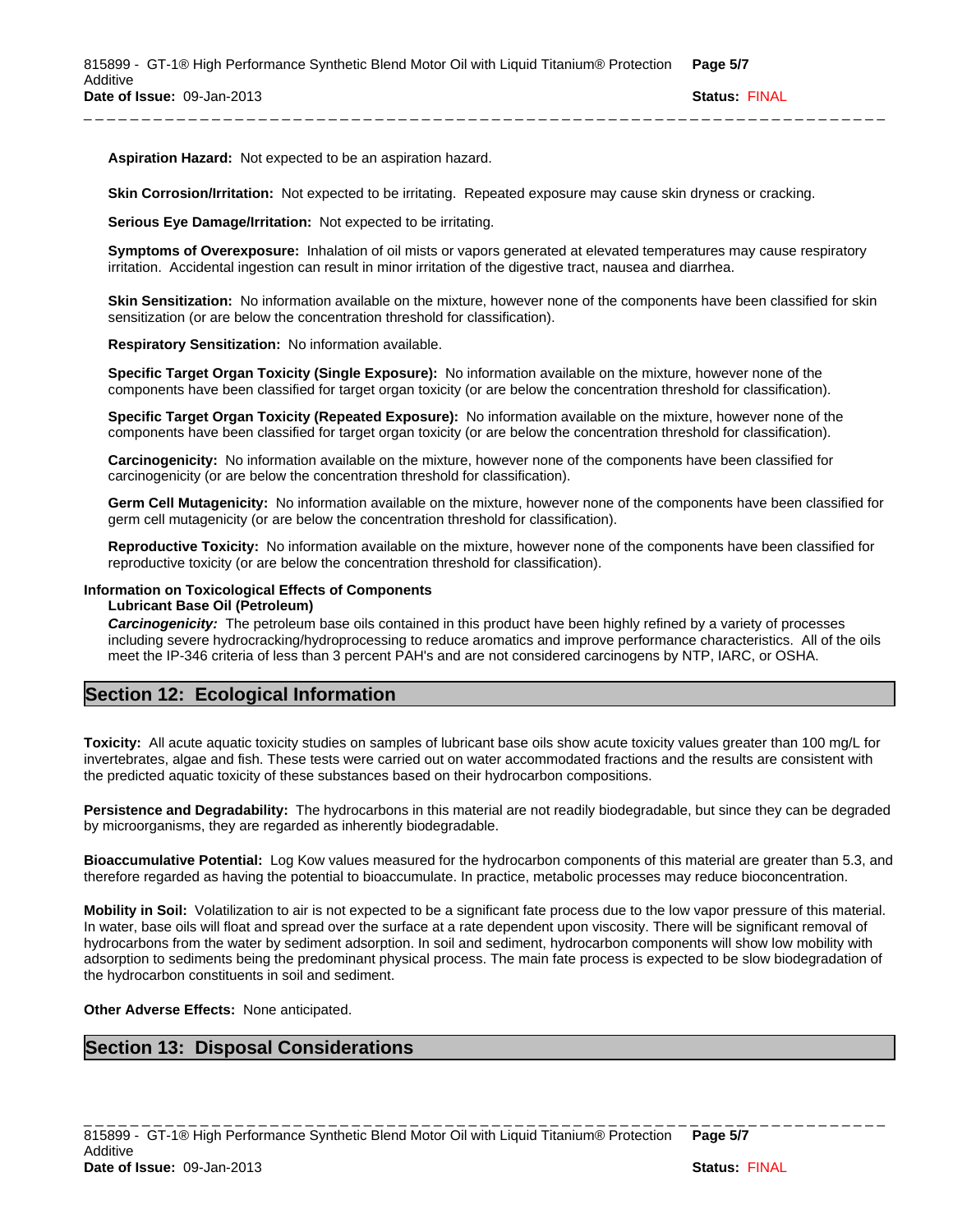| 815899 - GT-1® High Performance Synthetic Blend Motor Oil with Liquid Titanium® Protection Page 6/7 |                      |
|-----------------------------------------------------------------------------------------------------|----------------------|
| Additive                                                                                            |                      |
| Date of Issue: 09-Jan-2013                                                                          | <b>Status: FINAL</b> |
|                                                                                                     |                      |

The generator of a waste is always responsible for making proper hazardous waste determinations and needs to consider state and local requirements in addition to federal regulations.

This material, if discarded as produced, would not be a federally regulated RCRA "listed" hazardous waste and is not believed to exhibit characteristics of hazardous waste. See Sections 7 and 8 for information on handling, storage and personal protection and Section 9 for physical/chemical properties. It is possible that the material as produced contains constituents which are not required to be listed in the MSDS but could affect the hazardous waste determination. Additionally, use which results in chemical or physical change of this material could subject it to regulation as a hazardous waste.

This material under most intended uses would become "Used Oil" due to contamination by physical or chemical impurities. Whenever possible, Recycle used oil in accordance with applicable federal and state or local regulations. Container contents should be completely used and containers should be emptied prior to discard.

# **Section 14: Transport Information**

| U.S. Department of Transportation (DOT) |                                                                                                                                           |
|-----------------------------------------|-------------------------------------------------------------------------------------------------------------------------------------------|
| <b>Shipping Description:</b>            | Not reaulated                                                                                                                             |
| Note:                                   | If shipped by land in a packaging having a capacity of 3,500 gallons or more, the<br>provisions of 49 CFR, Part 130 apply. (Contains oil) |

### **International Maritime Dangerous Goods (IMDG)**

| <b>Shipping Description:</b> | Not regulated                                                           |
|------------------------------|-------------------------------------------------------------------------|
| Note:                        | U.S. DOT compliance requirements may apply. See 49 CFR 171.22, 23 & 25. |

**Transport in bulk according to Annex II of MARPOL 73/78 and the IBC Code** Not applicable

#### **International Civil Aviation Org. / International Air Transport Assoc. (ICAO/IATA)**

| UN/ID $#$ :                     | Not regulated                                                           |                 |                           |                            |
|---------------------------------|-------------------------------------------------------------------------|-----------------|---------------------------|----------------------------|
| Note:                           | U.S. DOT compliance requirements may apply. See 49 CFR 171.22, 23 & 24. |                 |                           |                            |
|                                 |                                                                         | <b>LTD. QTY</b> | <b>Passenger Aircraft</b> | <b>Cargo Aircraft Only</b> |
| <b>Packaging Instruction #:</b> |                                                                         | $- - -$         | $---$                     | $--$                       |
| Max. Net Qty. Per Package:      |                                                                         | $--$            | $- - -$                   | $--$                       |

## **Section 15: Regulatory Information**

## **CERCLA/SARA - Section 302 Extremely Hazardous Substances and TPQs (in pounds):**

This material does not contain any chemicals subject to the reporting requirements of SARA 302 and 40 CFR 372.

## **CERCLA/SARA - Section 311/312 (Title III Hazard Categories)**

| <b>Acute Health:</b>    | N٥ |
|-------------------------|----|
| <b>Chronic Health:</b>  | N٥ |
| Fire Hazard:            | N٥ |
| <b>Pressure Hazard:</b> | N٥ |
| <b>Reactive Hazard:</b> | N٥ |

#### **CERCLA/SARA - Section 313 and 40 CFR 372:**

This material does not contain any chemicals subject to the reporting requirements of SARA 313 and 40 CFR 372.

## **EPA (CERCLA) Reportable Quantity (in pounds):**

This material does not contain any chemicals with CERCLA Reportable Quantities.